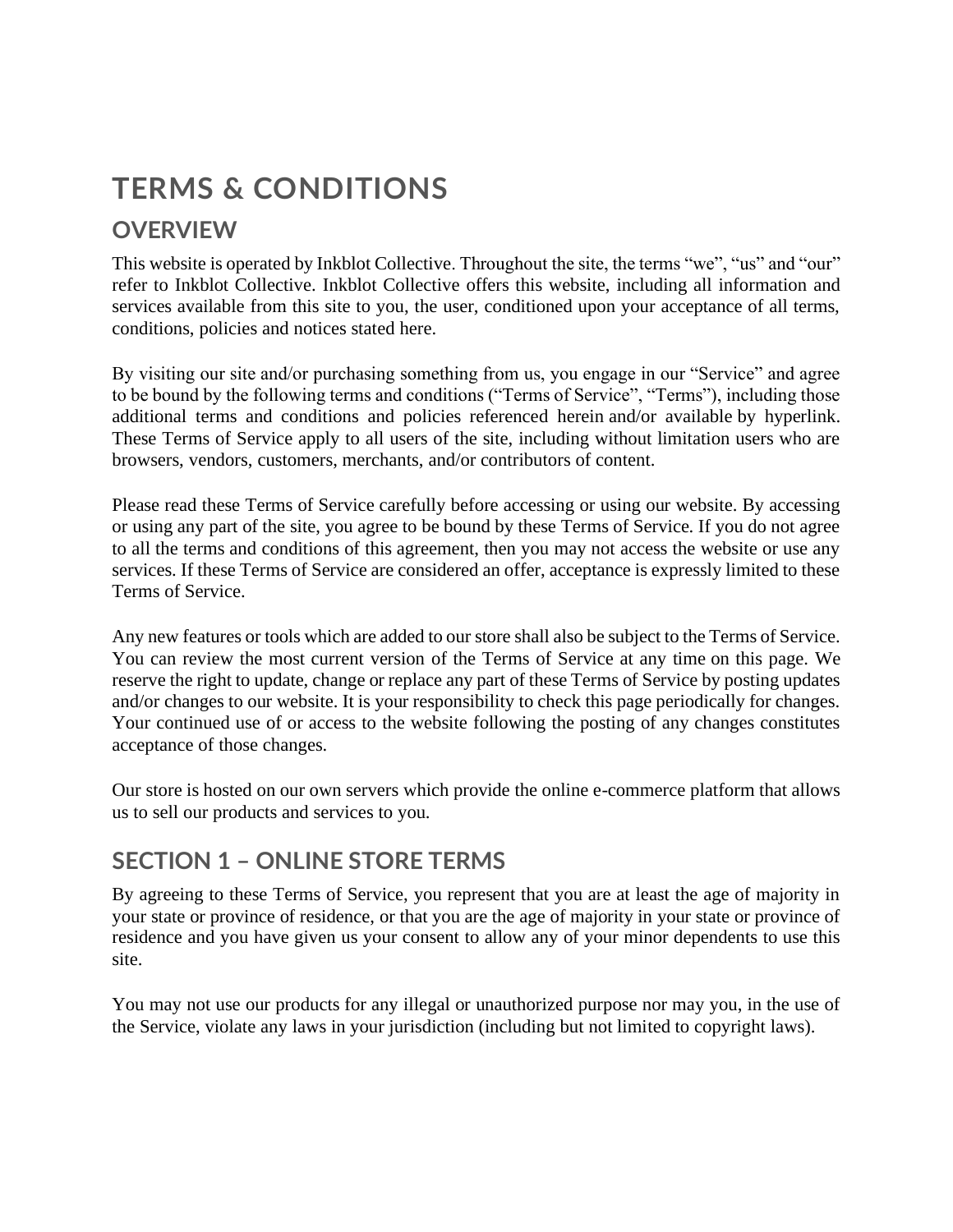You may not replicate, build on, use or borrow any of the intellectual property of creators and artists on this site. All original contributors continue to maintain ownership of intellectual property rights with us using their designs with written consent and a limited license.

A breach or violation of any of the Terms will result in an immediate termination of your Services.

## **SECTION 2 – GENERAL CONDITIONS**

We reserve the right to refuse service to anyone for any reason at any time.

You understand that your content (not including credit card information), may be transferred unencrypted and involve (a) transmissions over various networks; and (b) changes to conform and adapt to technical requirements of connecting networks or devices. Credit card information is always encrypted during transfer over networks.

You agree not to reproduce, duplicate, copy, sell, resell or exploit any portion of the Service, use of the Service, or access to the Service or any contact on the website through which the service is provided, without express written permission by us.

The headings used in this agreement are included for convenience only and will not limit or otherwise affect these Terms.

### **SECTION 3 – ACCURACY, COMPLETENESS AND TIMELINESS OF INFORMATION**

We are not responsible if information made available on this site is not accurate, complete or current. The material on this site is provided for general information only and should not be relied upon or used as the sole basis for making decisions without consulting primary, more accurate, more complete or more timely sources of information. Any reliance on the material on this site is at your own risk.

This site may contain certain historical information. Historical information, necessarily, is not current and is provided for your reference only. We reserve the right to modify the contents of this site at any time, but we have no obligation to update any information on our site. You agree that it is your responsibility to monitor changes to our site.

### **SECTION 4 – MODIFICATIONS TO THE SERVICE AND PRICES**

Prices for our products are subject to change without notice.

We reserve the right at any time to modify or discontinue the Service (or any part or content thereof) without notice at any time.

We shall not be liable to you or to any third-party for any modification, price change, suspension or discontinuance of the Service.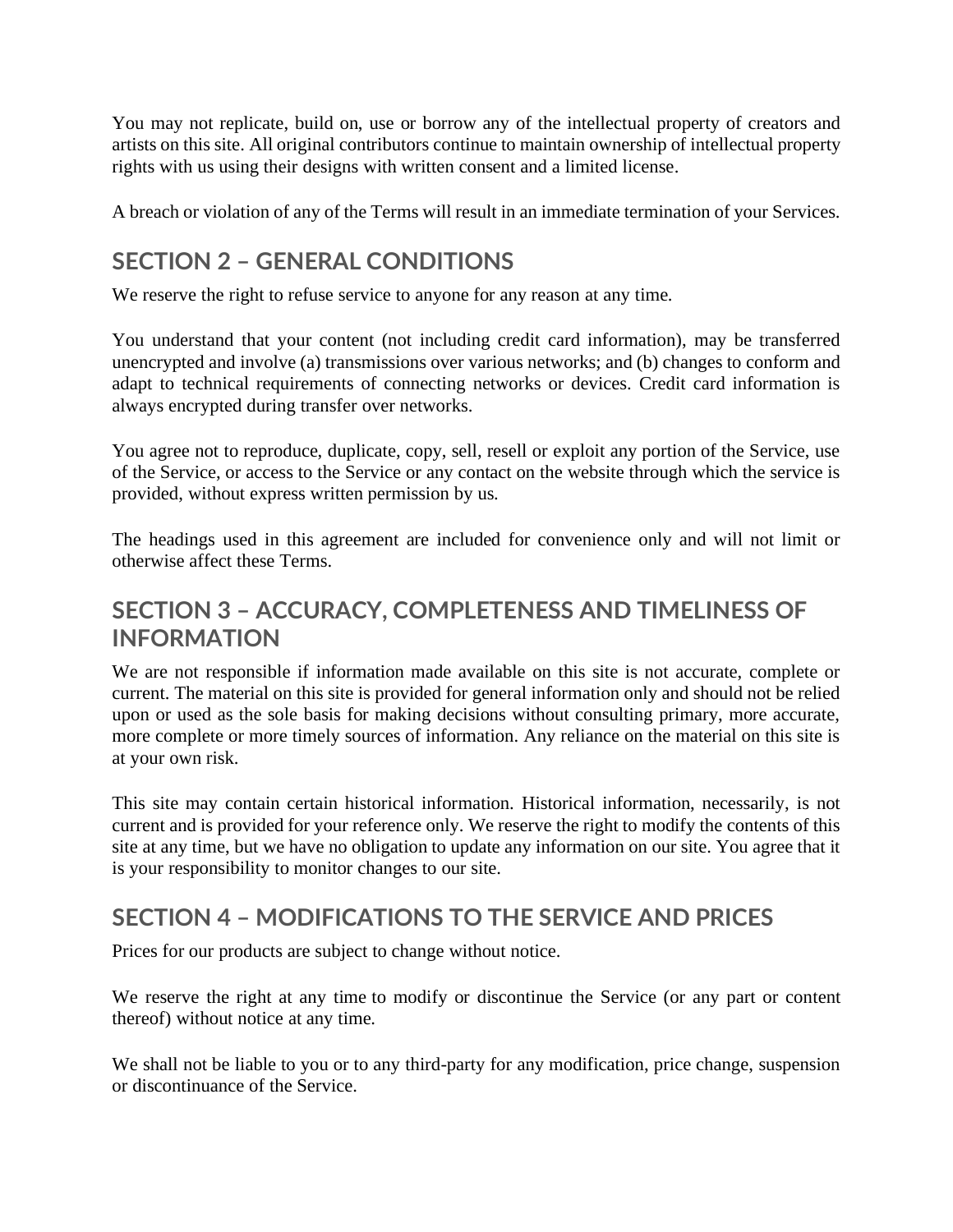### **SECTION 5 – PRODUCTS OR SERVICES**

Certain products or services may be available exclusively online through the website. These products or services may have limited quantities and are subject to return or exchange only according to our Return Policy.

We have made every effort to display as accurately as possible the colors and images of our products that appear at the store. We cannot guarantee that your computer monitor's display of any color will be accurate.

We reserve the right, but are not obligated, to limit the sales of our products or Services to any person, geographic region or jurisdiction. We may exercise this right on a case-by-case basis. We reserve the right to limit the quantities of any products or services that we offer. All descriptions of products or product pricing are subject to change at any time without notice, at the sole discretion of us. We reserve the right to discontinue any product at any time. Any offer for any product or service made on this site is void where prohibited.

We do not warrant that the quality of any products, services, information, or other material purchased or obtained by you will meet your expectations, or that any errors in the Service will be corrected.

### **SECTION 6 – ACCURACY OF BILLING AND ACCOUNT INFORMATION**

We reserve the right to refuse any order you place with us. We may, in our sole discretion, limit or cancel quantities purchased per person, per household or per order. These restrictions may include orders placed by or under the same customer account, the same credit card, and/or orders that use the same billing and/or shipping address. In the event that we make a change to or cancel an order, we may attempt to notify you by contacting the e-mail and/or billing address/phone number provided at the time the order was made. We reserve the right to limit or prohibit orders that, in our sole judgment, appear to be placed by dealers, resellers or distributors.

You agree to provide current, complete and accurate purchase and account information for all purchases made at our store. You agree to promptly update your account and other information, including your email address and credit card numbers and expiration dates so that we can complete your transactions and contact you as needed.

## **SECTION 7 – OPTIONAL TOOLS**

We may provide you with access to third-party tools over which we neither monitor nor have any control nor input.

You acknowledge and agree that we provide access to such tools "as is" and "as available" without any warranties, representations or conditions of any kind and without any endorsement. We shall have no liability whatsoever arising from or relating to your use of optional third-party tools.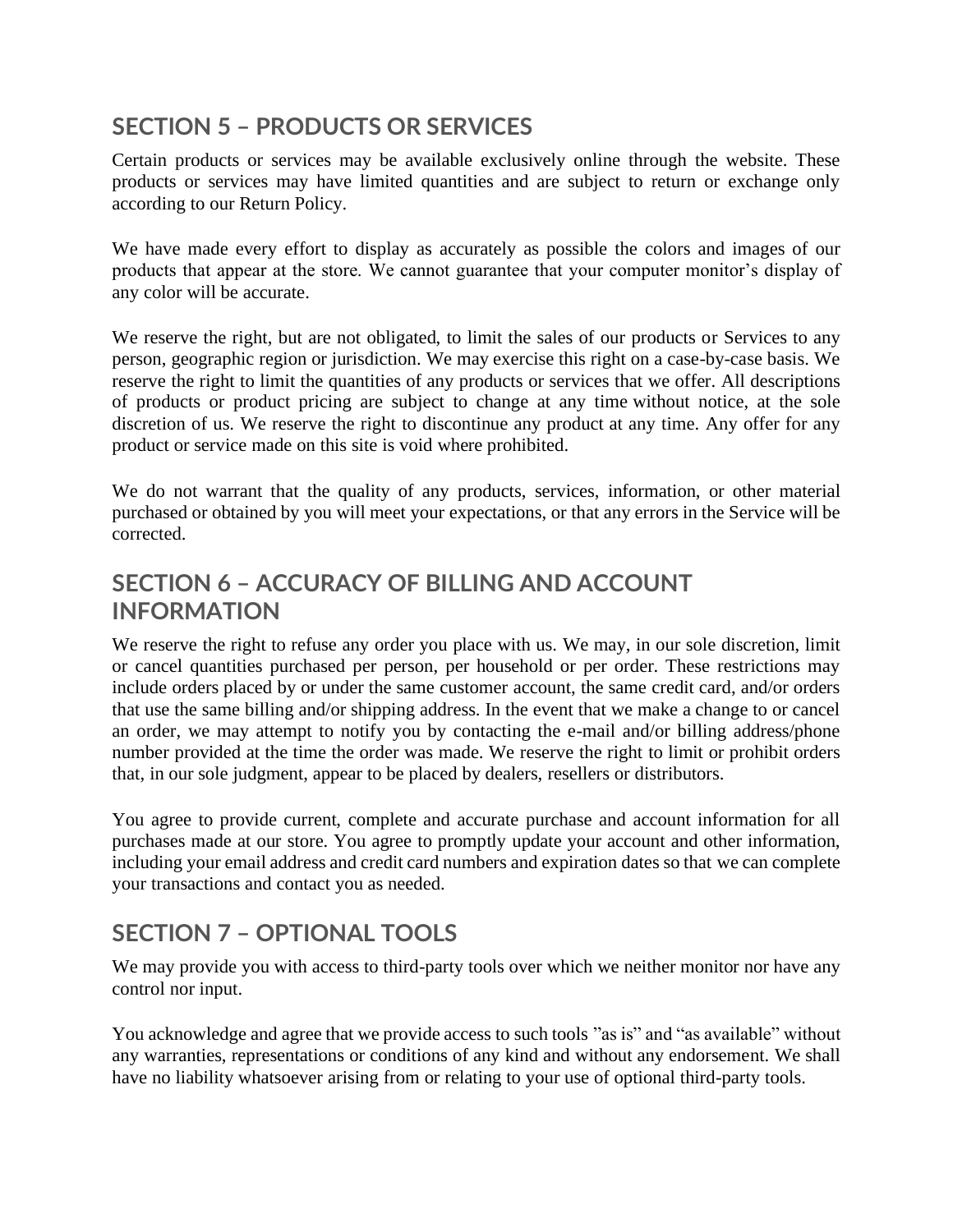Any use by you of optional tools offered through the site is entirely at your own risk and discretion and you should ensure that you are familiar with and approve of the terms on which tools are provided by the relevant third-party provider(s).

We may also, in the future, offer new services and/or features through the website (including, the release of new tools and resources). Such new features and/or services shall also be subject to these Terms of Service.

### **SECTION 8 – THIRD-PARTY LINKS**

Certain content, products and services available via our Service may include materials from thirdparties.

Third-party links on this site may direct you to third-party websites that are not affiliated with us. We are not responsible for examining or evaluating the content or accuracy and we do not warrant and will not have any liability or responsibility for any third-party materials or websites, or for any other materials, products, or services of third-parties.

We are not liable for any harm or damages related to the purchase or use of goods, services, resources, content, or any other transactions made in connection with any third-party websites. Please review carefully the third-party's policies and practices and make sure you understand them before you engage in any transaction. Complaints, claims, concerns, or questions regarding thirdparty products should be directed to the third-party.

### **SECTION 9 – USER COMMENTS, FEEDBACK AND OTHER SUBMISSIONS**

If, at our request, you send certain specific submissions (for example contest entries) or without a request from us you send creative ideas, suggestions, proposals, plans, or other materials, whether online, by email, by postal mail, or otherwise (collectively, 'comments'), you agree that we may, at any time, without restriction, edit, copy, publish, distribute, translate and otherwise use in any medium any comments that you forward to us. We are and shall be under no obligation (1) to maintain any comments in confidence; (2) to pay compensation for any comments; or (3) to respond to any comments.

We may, but have no obligation to, monitor, edit or remove content that we determine in our sole discretion are unlawful, offensive, threatening, libelous, defamatory, pornographic, obscene or otherwise objectionable or violates any party's intellectual property or these Terms of Service.

You agree that your comments will not violate any right of any third-party, including copyright, trademark, privacy, personality or other personal or proprietary right. You further agree that your comments will not contain libelous or otherwise unlawful, abusive or obscene material, or contain any computer virus or other malware that could in any way affect the operation of the Service or any related website. You may not use a false e-mail address, pretend to be someone other than yourself, or otherwise mislead us or third-parties as to the origin of any comments. You are solely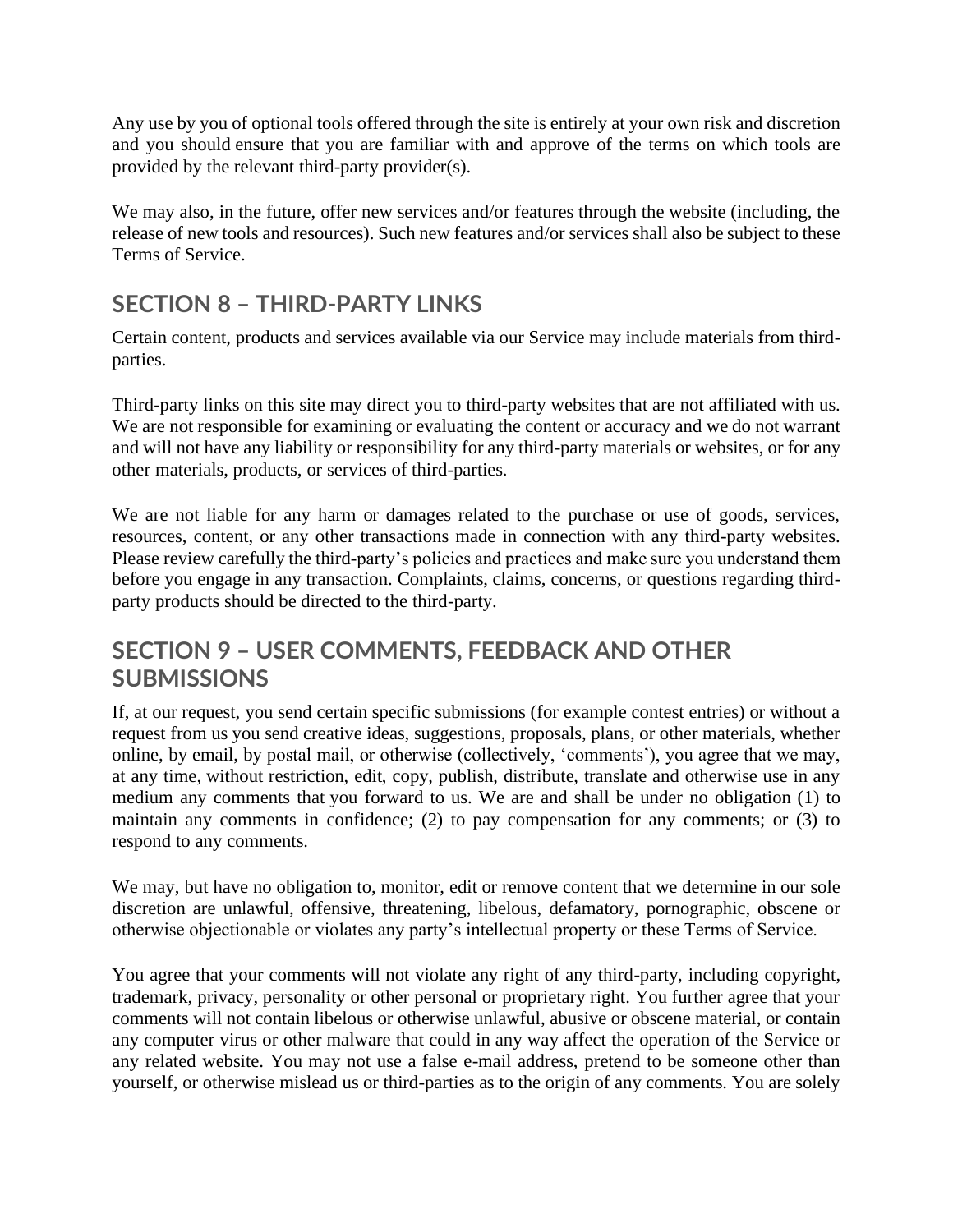responsible for any comments you make and their accuracy. We take no responsibility and assume no liability for any comments posted by you or any third-party.

## **SECTION 10 – PERSONAL INFORMATION**

Your submission of personal information through the store is governed by our Privacy Policy.

#### **SECTION 11 – ERRORS, INACCURACIES AND OMISSIONS**

Occasionally there may be information on our site or in the Service that contains typographical errors, inaccuracies or omissions that may relate to product descriptions, pricing, promotions, offers, product shipping charges, transit times and availability. We reserve the right to correct any errors, inaccuracies or omissions, and to change or update information or cancel orders if any information in the Service or on any related website is inaccurate at any time without prior notice (including after you have submitted your order).

We undertake no obligation to update, amend or clarify information in the Service or on any related website, including without limitation, pricing information, except as required by law. No specified update or refresh date applied in the Service or on any related website should be taken to indicate that all information in the Service or on any related website has been modified or updated.

## **SECTION 12 – PROHIBITED USES**

In addition to other prohibitions as set forth in the Terms of Service, you are prohibited from using the site or its content: (a) for any unlawful purpose; (b) to solicit others to perform or participate in any unlawful acts; (c) to violate any international, federal, provincial or state regulations, rules, laws, or local ordinances; (d) to infringe upon or violate our intellectual property rights or the intellectual property rights of others; (e) to harass, abuse, insult, harm, defame, slander, disparage, intimidate, or discriminate based on gender, sexual orientation, religion, ethnicity, race, age, national origin, or disability; (f) to submit false or misleading information; (g) to upload or transmit viruses or any other type of malicious code that will or may be used in any way that will affect the functionality or operation of the Service or of any related website, other websites, or the Internet; (h) to collect or track the personal information of others; (i) to spam, phish, pharm, pretext, spider, crawl, or scrape; (j) for any obscene or immoral purpose; or (k) to interfere with or circumvent the security features of the Service or any related website, other websites, or the Internet. We reserve the right to terminate your use of the Service or any related website for violating any of the prohibited uses.

### **SECTION 13 – DISCLAIMER OF WARRANTIES; LIMITATION OF LIABILITY**

We do not guarantee, represent or warrant that your use of our service will be uninterrupted, timely, secure or error-free.

We do not warrant that the results that may be obtained from the use of the service will be accurate or reliable.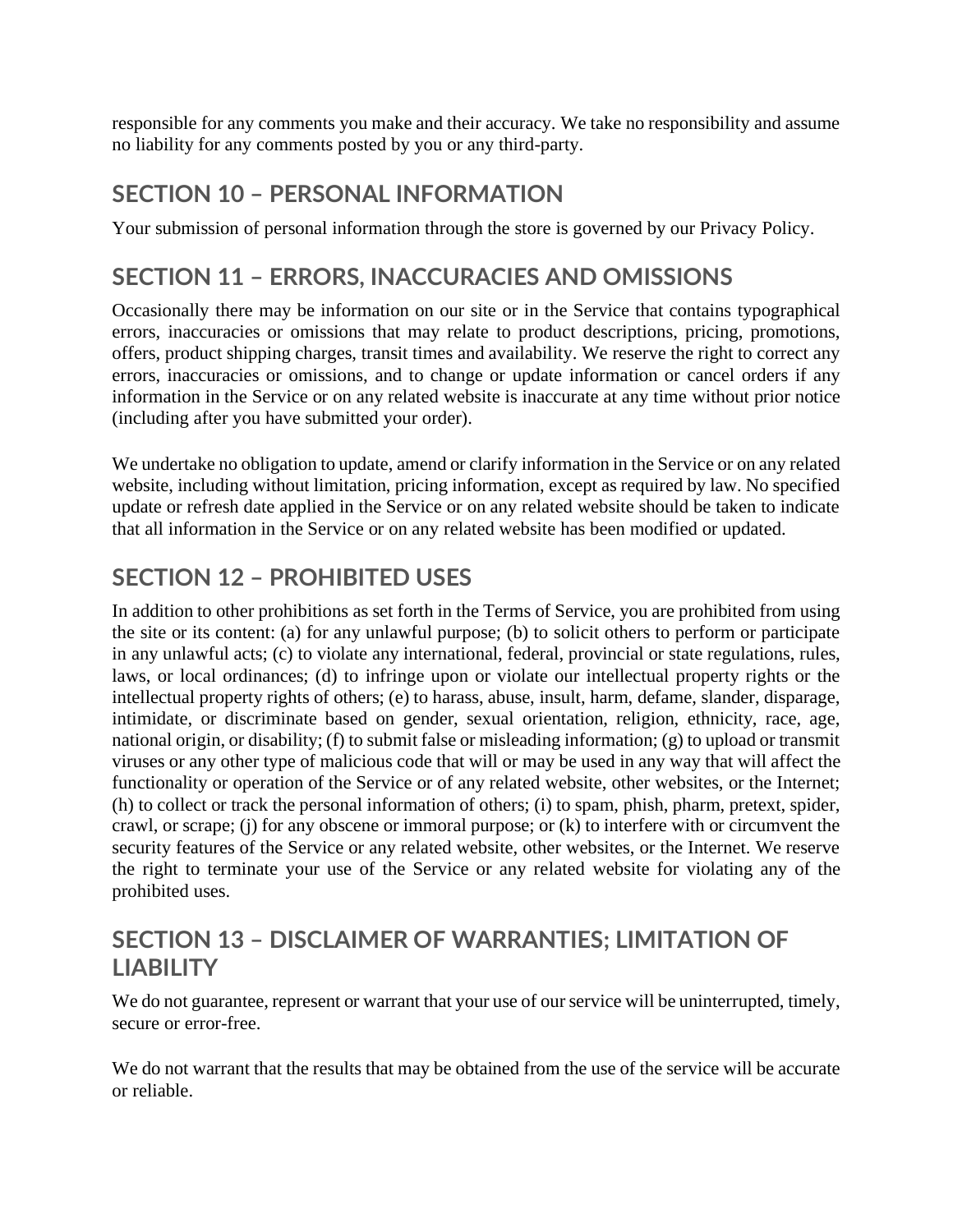You agree that from time to time we may remove the service for indefinite periods of time or cancel the service at any time, without notice to you.

You expressly agree that your use of, or inability to use, the service is at your sole risk. The service and all products and services delivered to you through the service are (except as expressly stated by us) provided 'as is' and 'as available' for your use, without any representation, warranties or conditions of any kind, either express or implied, including all implied warranties or conditions of merchantability, merchantable quality, fitness for a particular purpose, durability, title, and noninfringement.

In no case shall Inkblot Collective, our directors, officers, employees, affiliates, agents, contractors, interns, suppliers, service providers or licensors be liable for any injury, loss, claim, or any direct, indirect, incidental, punitive, special, or consequential damages of any kind, including, without limitation lost profits, lost revenue, lost savings, loss of data, replacement costs, or any similar damages, whether based in contract, tort (including negligence), strict liability or otherwise, arising from your use of any of the service or any products procured using the service, or for any other claim related in any way to your use of the service or any product, including, but not limited to, any errors or omissions in any content, or any loss or damage of any kind incurred as a result of the use of the service or any content (or product) posted, transmitted, or otherwise made available via the service, even if advised of their possibility. Because some states or jurisdictions do not allow the exclusion or the limitation of liability for consequential or incidental damages, in such states or jurisdictions, our liability shall be limited to the maximum extent permitted by law.

### **SECTION 14 – INDEMNIFICATION**

You agree to indemnify, defend and hold harmless Inkblot Collective and our parent, subsidiaries, affiliates, partners, officers, directors, agents, contractors, licensors, service providers, subcontractors, suppliers, interns and employees, harmless from any claim or demand, including reasonable attorneys' fees, made by any third-party due to or arising out of your breach of these Terms of Service or the documents they incorporate by reference, or your violation of any law or the rights of a third-party.

### **SECTION 15 – SEVERABILITY**

In the event that any provision of these Terms of Service is determined to be unlawful, void or unenforceable, such provision shall nonetheless be enforceable to the fullest extent permitted by applicable law, and the unenforceable portion shall be deemed to be severed from these Terms of Service, such determination shall not affect the validity and enforceability of any other remaining provisions.

### **SECTION 16 – TERMINATION**

The obligations and liabilities of the parties incurred prior to the termination date shall survive the termination of this agreement for all purposes.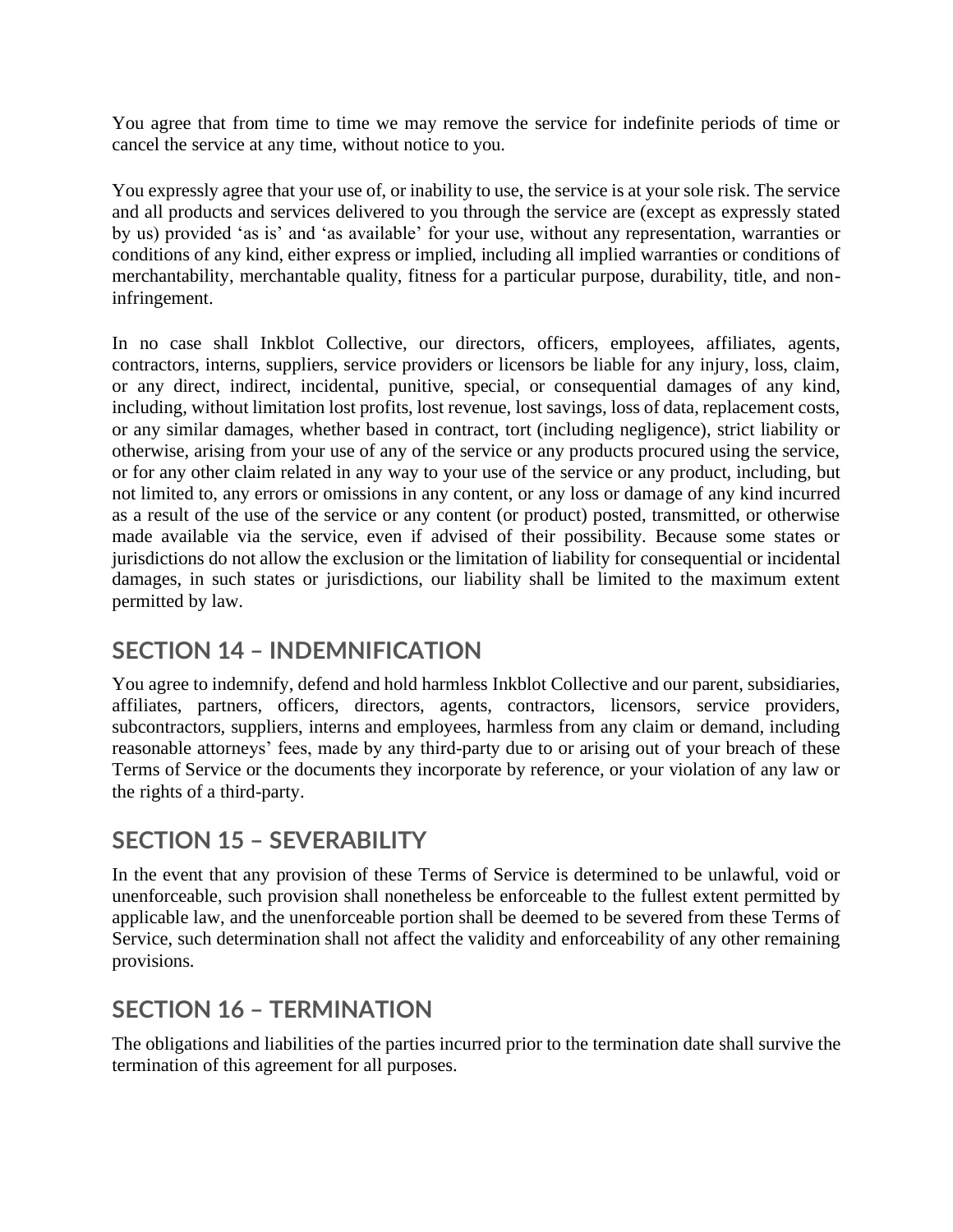These Terms of Service are effective unless and until terminated by either you or us. You may terminate these Terms of Service at any time by notifying us that you no longer wish to use our Services, or when you cease using our site.

If in our sole judgment you fail, or we suspect that you have failed, to comply with any term or provision of these Terms of Service, we also may terminate this agreement at any time without notice and you will remain liable for all amounts due up to and including the date of termination; and/or accordingly may deny you access to our Services (or any part thereof).

## **SECTION 17 – ENTIRE AGREEMENT**

The failure of us to exercise or enforce any right or provision of these Terms of Service shall not constitute a waiver of such right or provision.

These Terms of Service and any policies or operating rules posted by us on this site or in respect to The Service constitutes the entire agreement and understanding between you and us and govern your use of the Service, superseding any prior or contemporaneous agreements, communications and proposals, whether oral or written, between you and us (including, but not limited to, any prior versions of the Terms of Service).

Any ambiguities in the interpretation of these Terms of Service shall not be construed against the drafting party.

### **SECTION 18 – GOVERNING LAW**

These Terms of Service and any separate agreements whereby we provide you Services shall be governed by and construed in accordance to local law.

### **SECTION 19 – CHANGES TO TERMS OF SERVICE**

You can review the most current version of the Terms of Service at any time at this page.

We reserve the right, at our sole discretion, to update, change or replace any part of these Terms of Service by posting updates and changes to our website. It is your responsibility to check our website periodically for changes. Your continued use of or access to our website or the Service following the posting of any changes to these Terms of Service constitutes acceptance of those changes.

### **SECTION 20 – CONTACT INFORMATION**

Questions about the Terms of Service should be sent to us at inkblotteam@gmail.com

LEGAL INFO: Inkblot Collective LLC